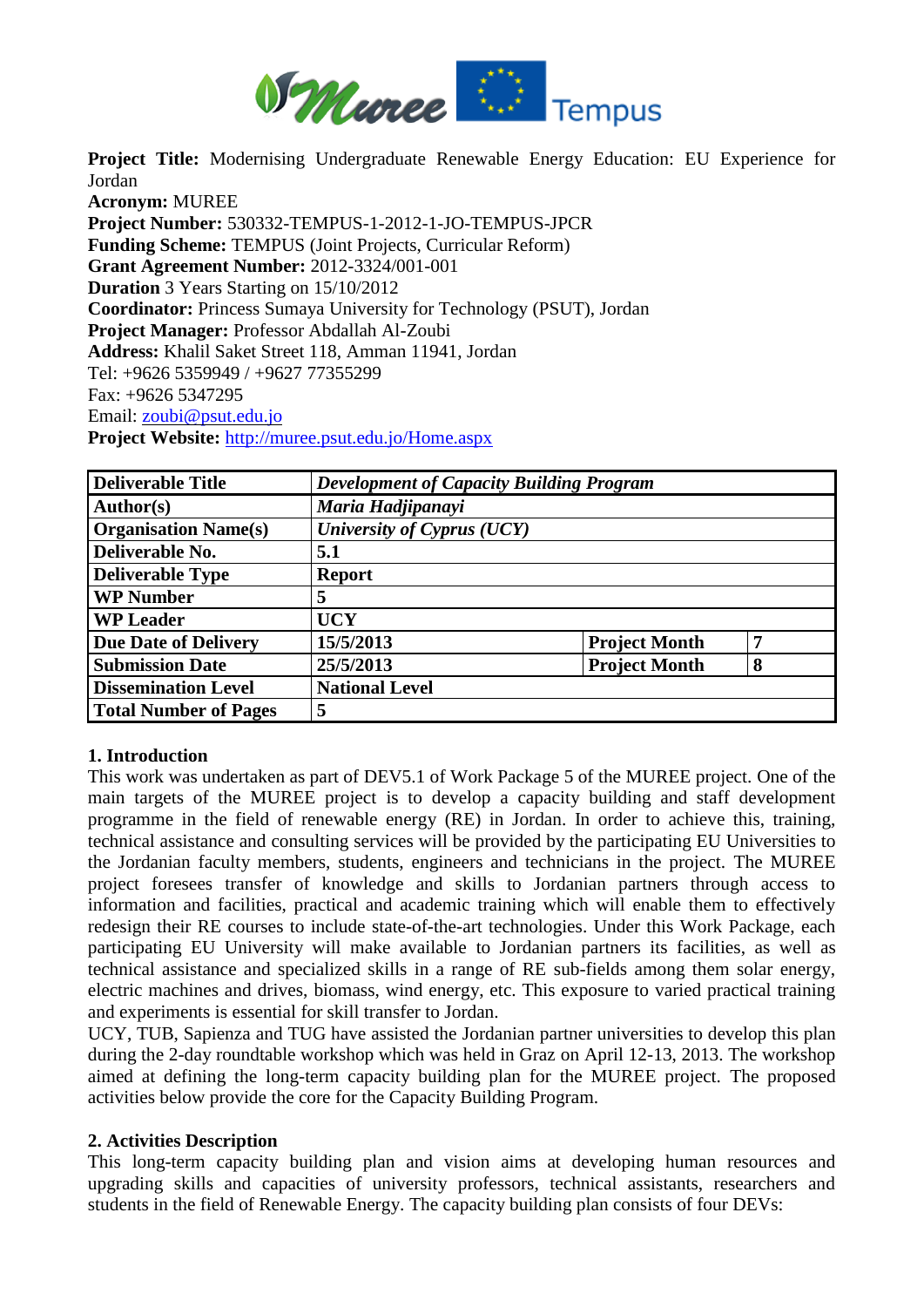

## **DEV5.2: Establishment of the RE Training Centre in Jordan (Due date: 15/10/2013)**

The RE training centre will be established for all Jordanian universities with trained staff in administrative, pedagogical and technological aspects. The Centre will be based at the University of Jordan (UoJ). 2-key staff members involved in the Centre set up will make a 1-week study visits to UCY and Sapienza to be trained on experiments and state-of-the-art equipment setup, usage, operation and maintenance.

## **DEV5.3: Academic Visits to EU Partners (Due date: 15/2/2014)**

20 teaching staff from all Jordanian partner universities will be selected according to pre-defined criteria. Each of these members of staff will be trained during a 1-week training visit to UCY, TUB, Sapienza, and TUG. Training materials traditional and online will be prepared and customized to Jordanian needs.

## **DEV5.4: Trainees Visits to EU Partners (Due date: 15/4/2014)**

20 training visits will focus upon how the four EU partner universities organize their training starting from general programme and methodology to specific examples of training initiatives that are organized and have proven success. A significant component of training will be related to technical aspects of scientific measurement and characterization of solar energy systems.

#### **DEV5.5: Training Workshops in RE in Jordan (Due date: 15/10/2014)**

Jordanian staff trained in EU will hold regular multiple effect workshops at their own institutions and in the training centre. These workshops will be scheduled at the end of the project and will continue after the lifetime of the project.

The above tasks became more defined and time-bound in the Workshop 5.1 in Graz (see Results and Discussion) where the exact needs of the Jordanian universities and the capabilities of the EU universities were discussed thoroughly.

#### **3. Results and Discussion**

In this section of the report, we describe:

- The Jordanian needs
- The capabilities and facilities of EU Partner Universities
- The plan for Capacity Building

## **Jordanian Needs Analysis**

For the development of the long-term capacity building program, it was essential for the Jordanian needs to be analysed and taken into account. For this purpose, a market needs analysis report was conducted by JUST in March 2013 (Report DEV1.2: Jordan current status on Renewable and Energy Efficiency-Analysis and Recommendations for Curricula Development). In the context of the MUREE project, a survey was conducted which aimed at examining market conditions and the need for renewable energy (RE) and energy efficiency (EE) qualifications in the labor market. The investigation focused on all academic programs being offered in Jordan in the field of RE, actual market demands, trends and needs as well as government policies and regulations. The results of this scoping and needs analysis helped determine the most appropriate nature of theoretical, practical and training content to embed in courses of bachelor degree programs. The report considered an overview of RE and EE market in Jordan, the Energy mix in Jordan, policy framework for the development of RE and EE, and a labor market survey. This report highlighted the fact that the main form of training required currently in Jordan is vocational training. It was evident that there are skill gaps in the local labour market with regards to specific competencies and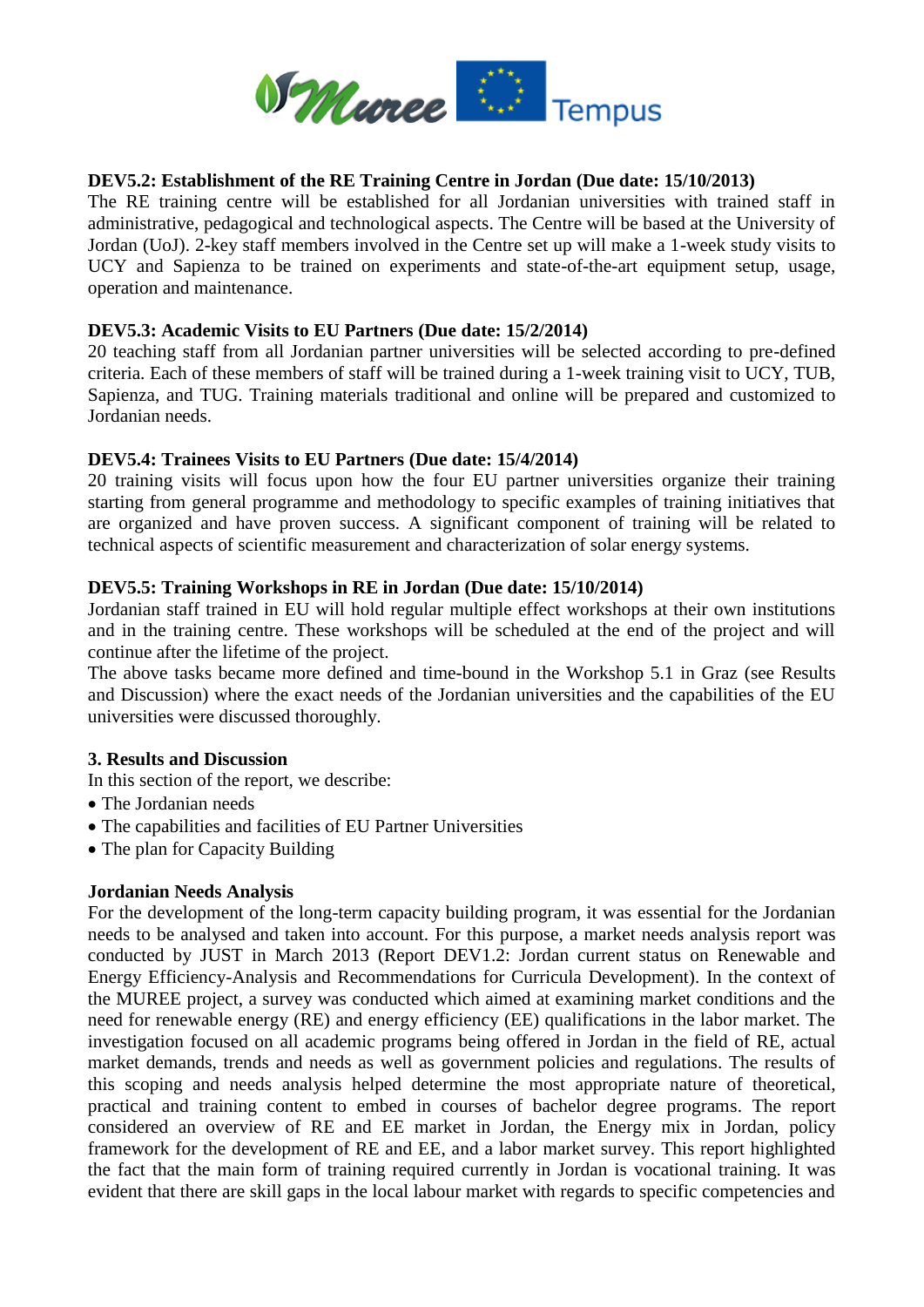

these included engineering competencies in various areas of RE, as well as economics, and installation and maintenance skills. The most needed human resource expertise for the local market was in solar energy and thermal applications as well as photovoltaic systems design and simulations.

At the workshop of DEV5.1 the specific needs of Jordanian Universities were discussed further. The outcome from the needs analysis, in a nutshell, was that the main elements needed by Jordanian Universities are:

1) State-of-the-art Equipment;

2) Courses on RE that are not duplicated by existing courses in the respective Jordanian universities;

3) A good RE Training centre;

4) Vocational training.

The consensus was that there is a need for a RE Training centre but that there is no dedicated expertise on how to build and design it. There is also a need for training materials for short courses, how to use equipment for training and for demonstration activities. It was suggested that the training centre should be oriented, during the starting phase, on the courses identified during the Workshop DEV2.1 in Graz (Workshop on Curricula Updating). Furthermore, it was highlighted that each Jordanian partner needs different equipment, but in order to narrow down the choices all have agreed to follow the market needs.

## **Capabilities and Facilities at EU Partner Universities**

For the development of the capacity building program, the capabilities and facilities of the EU partner Universities were also discussed among the partners in the Workshop 5.1. The following training opportunities at EU research facilities emanated:

 **UCY**: Mainly academic, research and training opportunities in the photovoltaic field. Some training opportunities include: exposure to practical equipment training (operation, maintenance, etc), basic experiments in PV characterization, outdoor facilities for evaluation/monitoring of different PV technologies, indoor characterization of modules/cells, etc.

 **Sapienza**: A less technical training visit than in UCY which will include visits in Co-generator and Tri-Generator plan in Policlinico, in the Geothermal plant in Larderello and the PV plant in University campus. The training visit will be general in accordance with the courses in which Sapienza is involved ("Energy Conversion" and "Renewable energy systems")

 **TUB**: The training will focus on the area of Sustainable Manufacturing. There exist opportunities to visit the RENA institute (collaboration with TUB),be introduced to the International Master Program in Berlin and to the research conducted on wind design, simulation, and solar thermal systems.

 **TUG**: The training will focus on Electric Machines and Drive Systems that form a core part of many renewable energy conversions systems, such as wind turbines and hydropower plants. The visits will benefit from the recent revision of the teaching and training methodology and material in a number of courses and laboratories in this area at the host institution. Possibilities to visit local renewable energy plants are investigated.

#### **Plan for Capacity Building**

## **1) The Selection Criteria for Training Staff from Jordan**

Jordanian professors, who will provide the updated courses, will visit the EU Universities for training. Each Jordanian University will establish 4 persons who will attend the meeting in EU.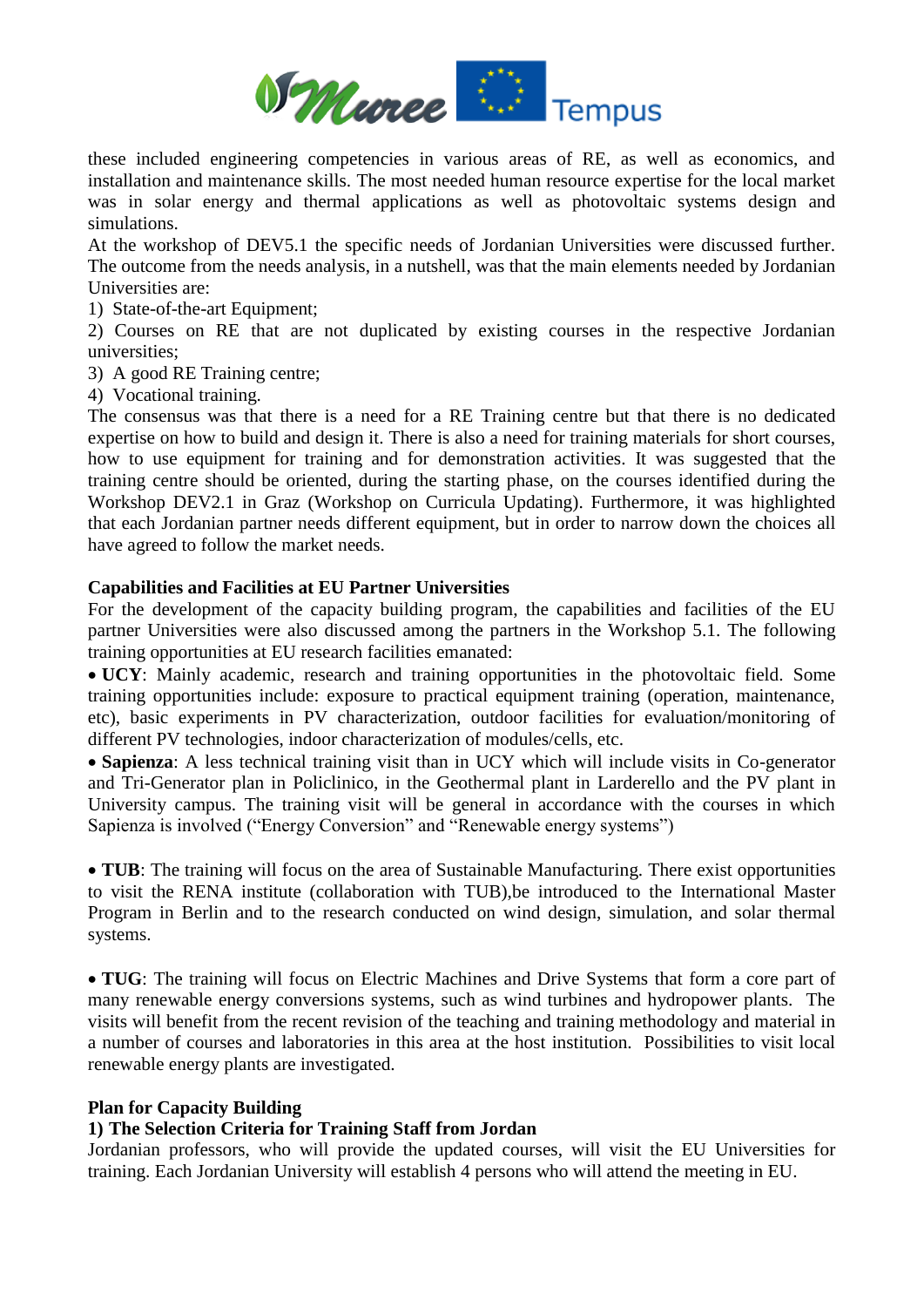

## **2) The Training Approaches**

The goal will be to see new methods of teaching and also to participate to specialized and practical training. EU partners will give prepare the didactic materials and provide a feel on the relation between students and professors. Laboratories focusing on renewable energy areas will also be visited.

## **3) Establishing of Training Centre (DEV5.2)**

Two aspects concerning the Centre were agreed upon at the Workshop DEV5.1:

The Centre has to be useful for all Jordanian Partners and also other Jordanian universities

 It will provide different forms of training including vocational training, student and administrative staff training, etc.

The audience in the Training Centre can be engineers (students, professionals, faculty members) on the following topics: PV, solar thermal, wind, including electrical aspects of these. The Centre will provide lectures simulation packages and hands-on experiments. Possible resources include virtual labs, remote labs, training packages, physical labs at PSUT, UoJ own resources. In order to guarantee the sustainability of MUREE project also in the future, a certification could be associated to each courses. The training centre will use, in the starting phase, materials prepared for the selected courses to be updated and e-learning materials (based on the Workshop 2.1). Staff form UCY and Sapienza will visit Jordan for establishing the training centre. EU institutions will assist UoJ in choosing the hardware and software for the centre (e-learning course, experimental analysis). Fees for courses will not be requested in the training centre.

## **4) Proposed Activities for the Academic Visits to EU Partners (DEV5.3)**

1) Overviewing the developed material

- 2) Exchanging experience in teaching methodology (possible class attendance and participation)
- 3) Visiting research laboratories on-site or external laboratories
- 4) Visiting pilot projects and commercial projects (small- and large-scale)

5) Attending dedicated seminars. For instance, a dedicated seminar on the undergraduate and postgraduate course on Photovoltaics at UCY can be developed for the trainees which will cover the program of study and syllabus.

6) Educational laboratory and experiments as part of academic courses; conducting practical experiments.

7) Exposure to various IEC standards for testing for instance photovoltaics.

# **5) Proposed Program for Trainees Visits to EU Partners (DEV5.4)**

a.Overviewing developed material

b.Exchanging experience in teaching methodologies

c.Practical exposure in research laboratories where state-of-the-art equipment can be used and scientific measurements conducted.

d.Visiting Pilot projects and commercial projects.

More specifically, each university partner will provide training on the following topic:

 UCY- educational labs, PV characterization, PV system design, Data collection and Monitoring from PV systems, standard test condition testing, PV system installation (more for technical people), problem and maintenance;

 TUG- electric drives and control, theory, measurements, accuracy of measurements, documentation for measurements;

 Sapienza- general introduction on each RE system, bio-energy/bio-fuel/Hydrogen experiments, Analysis of different biomass, characterization of different systems for energy production, design of